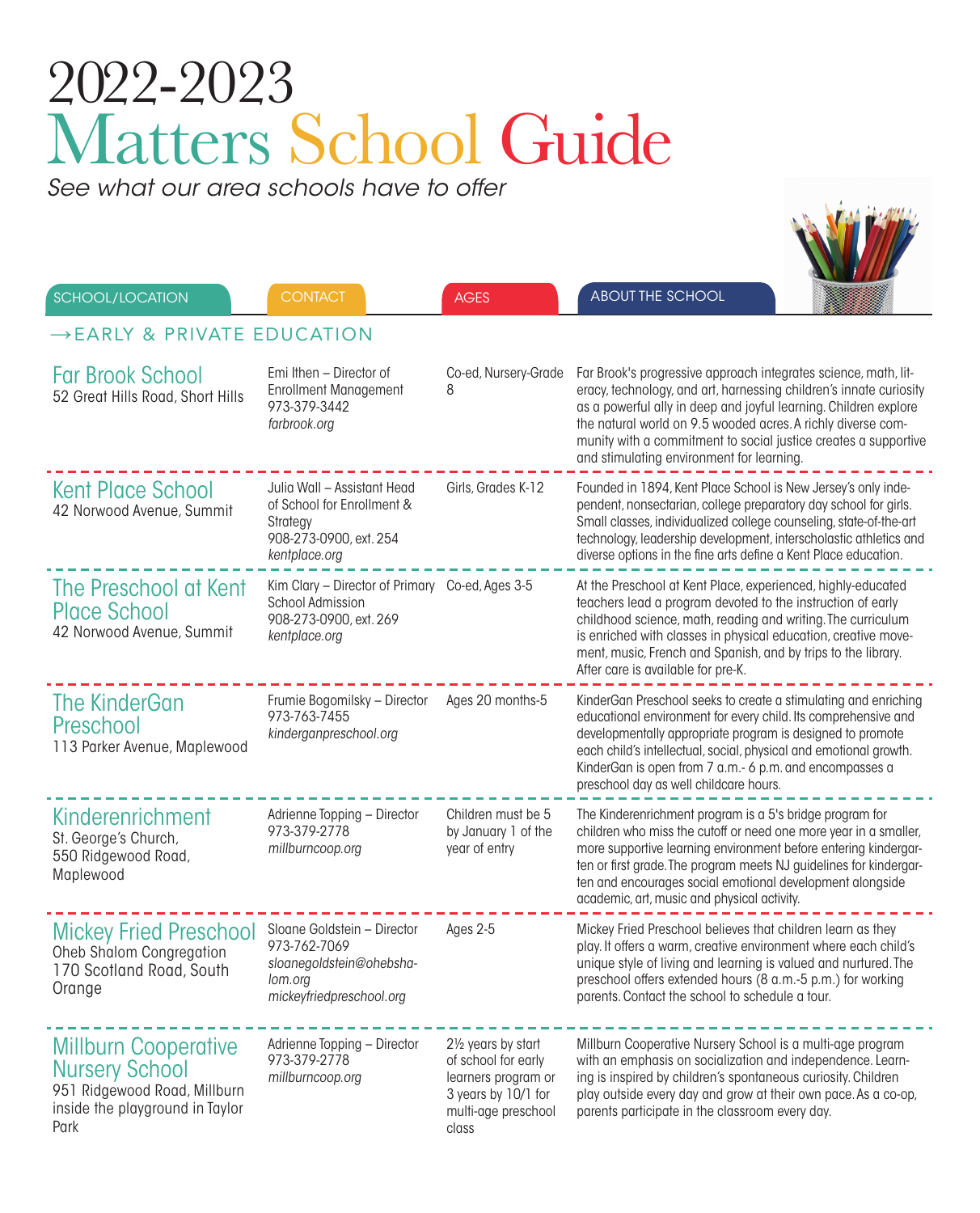| <b>SCHOOL/LOCATION</b>                                                                                        | <b>CONTACT</b>                                                                                                                         | <b>AGES</b>                                                                        | <b>ABOUT THE SCHOOL</b>                                                                                                                                                                                                                                                                                                                                                                                          |  |
|---------------------------------------------------------------------------------------------------------------|----------------------------------------------------------------------------------------------------------------------------------------|------------------------------------------------------------------------------------|------------------------------------------------------------------------------------------------------------------------------------------------------------------------------------------------------------------------------------------------------------------------------------------------------------------------------------------------------------------------------------------------------------------|--|
| $\rightarrow$ EARLY & PRIVATE                                                                                 | <b>EDUCATION CONTINUED</b>                                                                                                             |                                                                                    |                                                                                                                                                                                                                                                                                                                                                                                                                  |  |
| <b>Montclair Cooperative</b><br>School<br>65 Chestnut Street, Montclair                                       | Marissa Hairston - Director of<br><b>Enrollment Management</b><br>973-783-4955<br>montclaircoop.org                                    | Ages 3-14                                                                          | Montclair Cooperative School values individuality and commu-<br>nity, self and others. Children are known, understood, guided, and<br>nurtured each day at the Co-op, receiving a progressive educa-<br>tion that is full of opportunity and challenge. The partnership<br>between students, families, and teachers contributes to the life of<br>the school in ways that benefit everyone.                      |  |
| Newark Academy<br>91 South Orange Avenue,<br>Livingston                                                       | Keith Fischer<br>Director of Admission<br>973-992-7000<br>newarka.edu                                                                  | Grades 6-12                                                                        | Newark Academy has been helping students achieve academic<br>excellence and embody intellectual curiosity since 1774. Located<br>on a 68-acre campus, it engages students in a range of transfor-<br>mational learning experiences. NA fulfills its mission by instilling<br>in students a genuine curiosity about the world, so they can<br>become accomplished scholars with a passion for learning.           |  |
| Oak Knoll School of<br>the Holy Child<br>Lower School and Upper School<br>Campus<br>44 Blackburn Road, Summit | Kelly Dun - Director of<br><b>Enrollment Management and</b><br><b>Financial Aid</b><br>908-522-8109<br>oakknoll.org                    | Lower School - Co-<br>ed, Grades PK-6;<br>Upper School - All<br>Girls, Grades 7-12 | The Oak Knoll program offers rigorous academics that prepare<br>students to thrive in top-tier high schools and colleges. Arts<br>programs, competitive athletics and community service oppor-<br>tunities ignite passions and define talents; healthy challenges<br>encourage students to voice opinions, think creatively and take<br>risks.                                                                   |  |
| <b>Open Door Nursery</b><br>School<br>432 Wyoming Avenue, Millburn                                            | Alethea Randazza - Director<br>973-376-9303<br>opendoornurseryschool.com                                                               | Ages 2-5                                                                           | For more than 40 years, Open Door has provided positive,<br>enriching experiences for preschoolers. It offers a play-based<br>curriculum that fosters the emotional, social, physical and intel-<br>lectual development of its students. The goal is to encourage<br>each child to be self-confident and independent. Open Door<br>wants its students to think critically and love learning!                     |  |
| <b>South Mountain</b><br><b>Nature School</b><br>South Mountain Reservation<br><b>Essex County</b>            | Mary Clair Sonneman<br>Director<br>973-219-2392<br>southmountainnatureschool.<br>com                                                   | Ages 2-8                                                                           | South Mountain Nature School offers Forest Kindergarten, For-<br>est Preschool, Caregiver & Child Class, After School Class, and<br>Summer Camp in the South Mountain Reservation. Its nature<br>immersion curriculum is taught by Cedarsong Way-certified and<br>NJ State-certified teachers. Classes help develop a deep con-<br>nection with nature and inspire cooperative play.                             |  |
| The Village Babies<br><b>Development Center</b><br>401 Valley Street, South Orange                            | Dana Kearney - Owner<br>973-378-5906<br>info@villagebabies.com<br>villagebabies.com                                                    | Infants-Preschool                                                                  | Village Babies Development Center (VBDC) provides intentional<br>educational experiences and social/emotional interactions for<br>children in a safe, caring environment. VBDC prides itself on hav-<br>ing cultivated community, diversity, and inclusion for 16 years. The<br>curriculum is developmentally appropriate and informed by best<br>practices, with a focus on individually supporting each child. |  |
| <b>TSTI Iris Family Center</b><br><b>Preschool Program</b><br>432 Scotland Road, South<br>Orange              | Carol Paster - Director<br>973-763-4600<br>Birth-2: Parent and Me program<br>Ages 2-6: Preschool/Kindergarten<br>tsti.org              | Ages 2-6                                                                           | The award-winning Iris Family Center focuses on each child's de-<br>velopmental needs and promotes a positive, secure and accepting<br>environment. Rituals are introduced in an age-appropriate manner,<br>in an atmosphere conducive to curiosity. A love of nature is instilled<br>through use of three outdoor classrooms and a campground.                                                                  |  |
| Village School of<br>South Orange<br>111 Irvington Avenue, South<br>Orange                                    | Samantha Grab<br><b>Head of School</b><br>973-378-1597<br>admissions@villageschool-<br>southorange.org<br>villageschoolsouthorange.org | Grades PK-5                                                                        | The Village School gives children the freedom to think big.<br>Small class sizes allow for individualized learning, where<br>intrinsic motivation is nurtured and authentic learning happens<br>through collaborative problem solving. Students learn by con-<br>structing knowledge, by collaborating with their teachers and<br>peers, and by engaging as citizens to promote social justice.                  |  |
| →MUSIC, ART & ENRICHMENT PROGRAMS                                                                             |                                                                                                                                        |                                                                                    |                                                                                                                                                                                                                                                                                                                                                                                                                  |  |
| <b>Blue Life Karate</b><br>1882 Springfield Avenue,<br>Maplewood                                              | Shihan Durand Howard<br>Owner<br>908-967-8132<br>bluelifekarate.com                                                                    | Ages 3 and up                                                                      | An incredible learning experience awaits your child at Blue Life<br>Karate. With over 28 years of experience teaching children of all<br>ages, the program is excellent for all children, especially those<br>with ADD and ADHD. Kids make new friends, learn cool skills and<br>build confidence in a fun, safe atmosphere. Parents love the                                                                    |  |

program as well.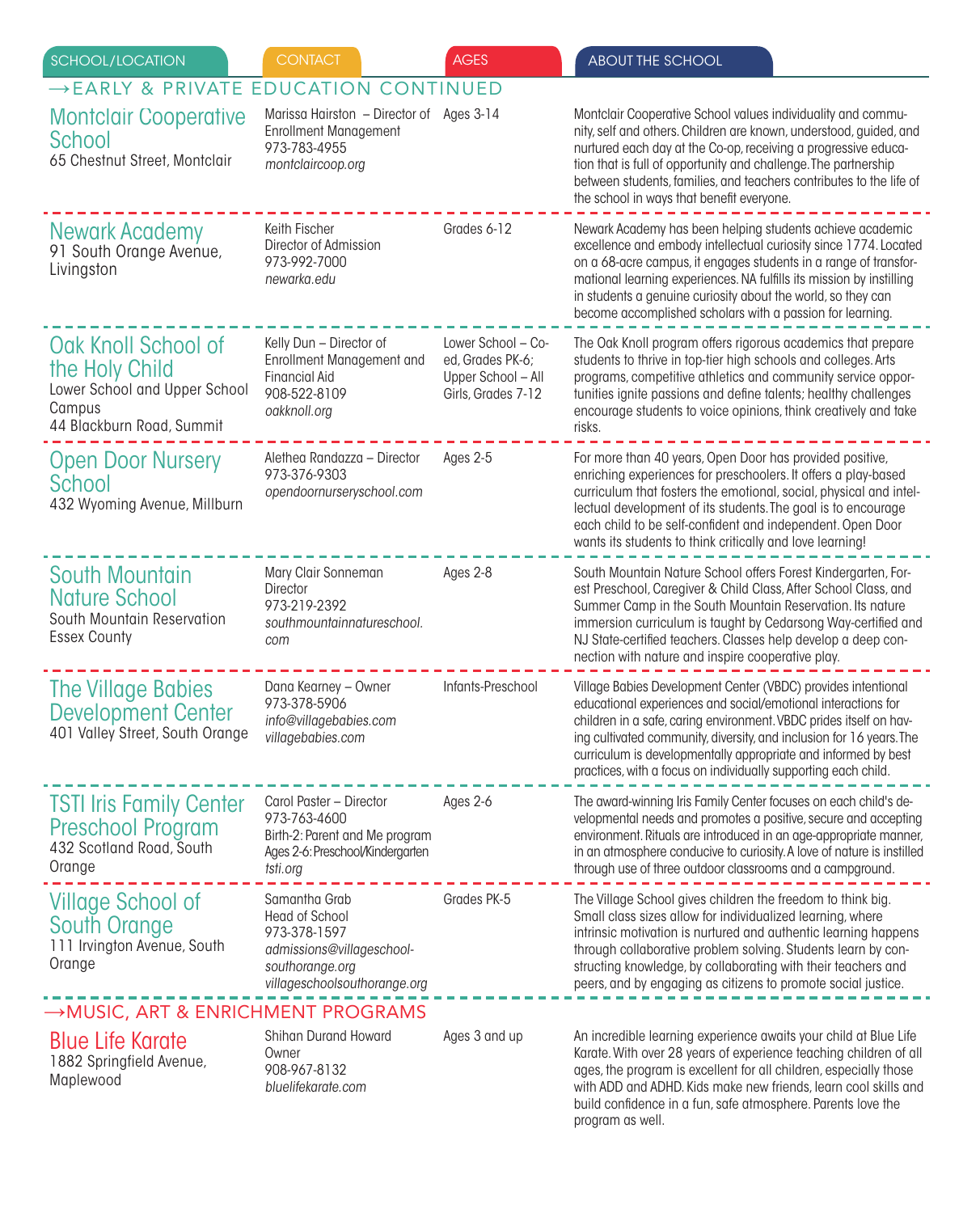| SCHOOL/LOCATION                                                                                                                        | <b>CONTACT</b>                                                                                                     | <b>AGES</b>                   | <b>ABOUT THE SCHOOL</b>                                                                                                                                                                                                                                                                                                                                                                                       |  |
|----------------------------------------------------------------------------------------------------------------------------------------|--------------------------------------------------------------------------------------------------------------------|-------------------------------|---------------------------------------------------------------------------------------------------------------------------------------------------------------------------------------------------------------------------------------------------------------------------------------------------------------------------------------------------------------------------------------------------------------|--|
| <b>Concepts Dance</b><br>Academy<br>50 S. Orange Avenue, 2nd Floor,<br>South Orange                                                    | Debbie Rembert - Owner<br>973-762-7709<br>conceptsdanceacademy@<br>gmail.com<br>theconceptsdanceacademy.<br>com    | Ages 2 1/2-adult              | CDA trains young dancers through rigorous classes in ballet,<br>modern, and jazz, recognizing that technical training is the<br>most important factor to prepare dancers who pursue a profes-<br>sional dance career. With a strong technical base, students<br>focus on additional training in hip hop, tap, contemporary, and<br>world styles, creating well-rounded and diverse performers.                |  |
| In Tune, Maplewood's<br>Neighborhood Music<br>School<br>155 Maplewood Avenue, #7,<br>Maplewood (above Maplewood Theater)               | John Brophy - Owner/Teacher<br>973-913-4791<br>intunemaplewood.com                                                 | All ages and levels           | In Tune offers lessons in guitar, piano, ukulele, drums, strings,<br>woodwinds, brass, and voice, as well as a rock band program,<br>group guitar classes, and special offerings. The teaching staff is<br>made up of expert musicians who teach music students love,<br>keeping them energized and grounded in music fundamentals. In<br>Tune offers both virtual and in-person instruction.                 |  |
| Little Apple Arts<br>Traveling concierge theatre<br>classes by request<br>The Woodland Parlor (Mondays)<br>60 Woodland Road, Maplewood | Becky Fisher - Owner<br>littleappleartstheatre@gmail.<br>com<br>littleapplearts.com                                | Grades K-8                    | Led by industry professionals, Little Apple Arts encourages<br>students to grow confidently as artists and as human beings.<br>Classes provide fun and education centering around the dra-<br>matic arts. Through acting, dancing, singing and creativity, Little<br>Apple Arts celebrates the world of theatre with purposeful play<br>and group collaboration!                                              |  |
| <b>Montclair Film</b><br>505 Bloomfield Avenue,<br>Montclair                                                                           | Sue Hollenberg<br><b>Education Director</b><br>973-783-6433<br>info@montclairfilm.org<br>montclairfilm.org         | Grades 6-adult                | The heart of Montclair Film + Education is a commitment to pro-<br>viding all students with the tools to find their voices and tell their<br>stories. Montclair Film uses the power of film to explore important<br>social issues and offer programs that enable students to look at<br>and understand the world in new and different ways.                                                                   |  |
| <b>Oh! Canary Art Studio</b><br>165 Valley Street, South Orange                                                                        | Lacey Buccellato - Director<br>973-307-7401<br>lacey@ohcanary.com<br>ohcanary.com                                  | Ages 1 and up                 | Oh! Canary offers joyful art experiences for children and chil-<br>dren at heart! Oh! Canary provides classes, art kits, playgroups,<br>camps, workshops and parties to engage with diverse materials<br>that inspire imagination, celebrate play, and promote artistic<br>development.                                                                                                                       |  |
| So i Heard Music<br>10A East Willow Street, Millburn<br>977 Valley Road, #i, Gillette                                                  | <b>Front Desk</b><br>973-232-5111<br>soiheardmusic.com                                                             | Grades K-12                   | So i Heard Music offers beginner through advanced music lessons<br>for piano, drum, percussion, voice, guitar, songwriting, violin and<br>more in fun, high-tech studios. Students are inspired to play, read,<br>write and record music, and board-certified music therapists use<br>music exercises to work with various types of learners, including<br>those with autism spectrum disorder, ADD and ADHD. |  |
| →EDUCATIONAL SERVICES & RESOURCES                                                                                                      |                                                                                                                    |                               |                                                                                                                                                                                                                                                                                                                                                                                                               |  |
| College with<br>Confidence<br>108 Baker Street, Maplewood                                                                              | Maureen P. Tillman, L.C.S.W.<br>973-315-8635<br>collegewithconfidence.com                                          | High school-adult             | College with Confidence & Beyond is a comprehensive psycho-<br>therapy service that supports young adults and parents through<br>transitions from high school to college and beyond. The practice<br>also provides relevant seminars, teleconferences and consulta-<br>tions.                                                                                                                                 |  |
| <b>Thomson Blueprints</b><br>for Living                                                                                                | Diane Thomson, MS, CAPC,<br><b>PCC</b><br>973-534-7974<br>Diane@ThomsonBlueprints.<br>com<br>ThomsonBlueprints.com | Middle school-<br>college age | Diane Thomson, ADHD & Life Management Coach, specializes<br>in working with individuals with ADHD. In particular, she helps<br>students learn organizational skills that promote greater suc-<br>cess in school, while guiding parents on how to support them.<br>Diane meets with students one-on-one and holds small group<br>seminars and workshops (currently meeting virtually).                         |  |
| $\rightarrow$ CONTINUING EDUCATION                                                                                                     |                                                                                                                    |                               |                                                                                                                                                                                                                                                                                                                                                                                                               |  |
| South Orange –<br><b>Maplewood Adult</b><br>School                                                                                     | Liz Herring<br><b>Associate Director</b><br>973-378-7620<br>somadultschool.org                                     |                               | From painting to gardening, you'll find it at the South Orange-<br>Maplewood Adult School. Registration for classes begins in<br>mid-August, and the fall semester is packed with new courses,<br>day trips and annual favorites.                                                                                                                                                                             |  |

17 Parker Avenue, Room A110,

Maplewood